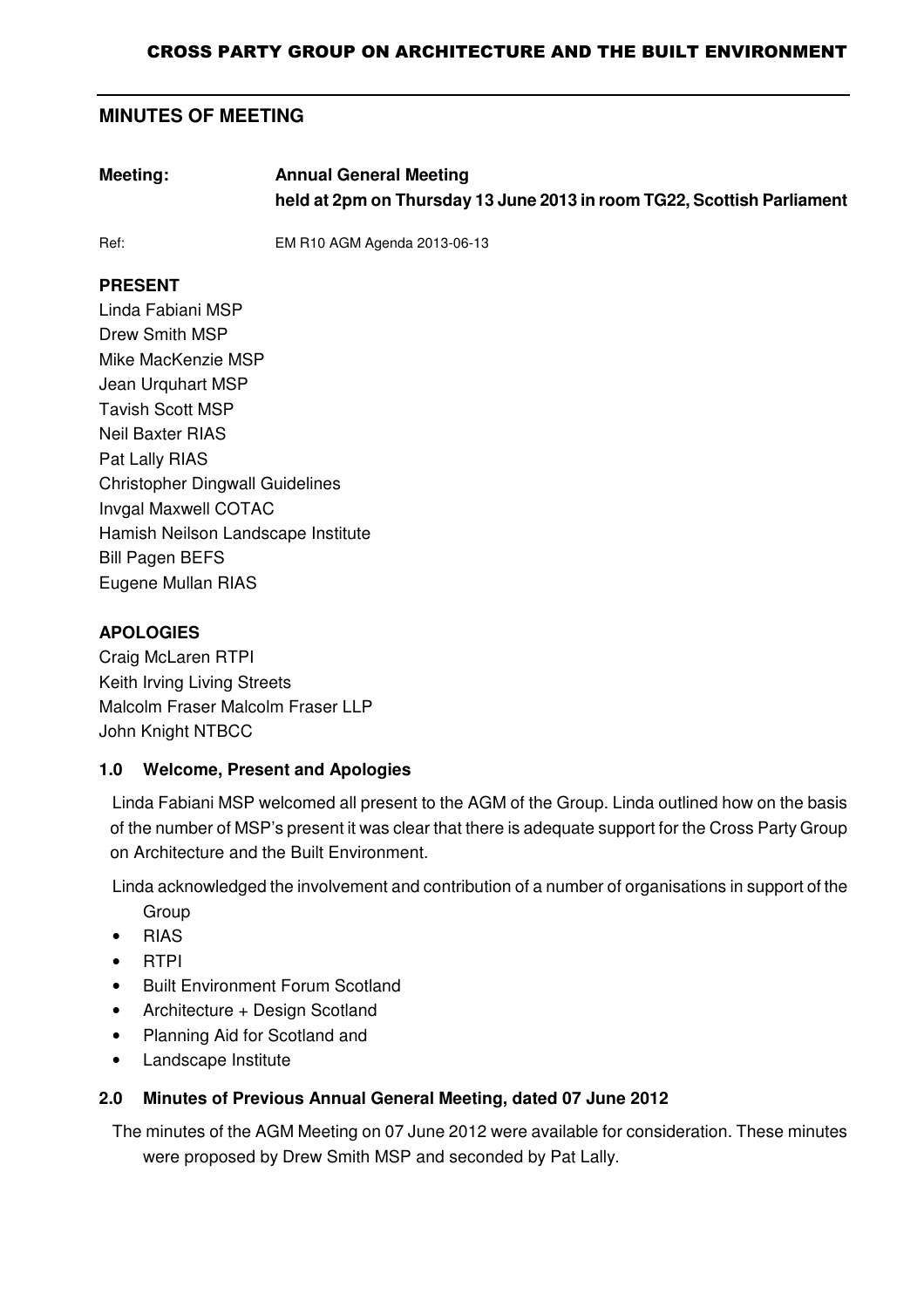### **3.0 Matters arising**

There were no matters arising from this meeting which will not be covered under the Agenda..

#### **4.0 Annual Report by Convenor**

Linda Fabiani outlined Group activity over the last year:

- Festival of Politics " Is there a THERE here?" (17 August 2012)
- Procurement Reform Bill Consultation (05 September 2012) 24 people attended
- Rural Tourism and Economy (06 February 2013) 43 people attended
- NPF3 Ambition Opportunity Place Consultation (28 May 2013) 38 people attended

Based on the conversations at the September 2012 meeting a follow up meeting was held on 12 March 2013 with Nicola Sturgeon the Deputy First Minister and Cabinet Secretary for Infrastructure, Investment and Cities to raise the specific concerns of the Built Environment professions on the current approach to procurement.

The dissemination of information from the Group meetings was discussed further this has been progressed but is still not as good as it could be. The process has been improved by Planning Aid for Scotland providing a volunteer to produce the minutes of the meetings for Secretary to review and issue.

Generally dissemination approach is through the following channels:-

- Key points of meeting have been circulated by Linda's office to all MSPs
- Brief notes of meetings are circulated to all members of the Group
- Brief notes of the meetings are posted on the CPG section of the parliamentary web page
- Key points are circulated to supporting organisations for dissemination through their communication channels.
- Articles in the Scottish Planner publication
- Articles in the RIAS Quarterly Magazine

There was suggestion that it would be really helpful if the presentations could be uploaded to the web page along with the notes of the meetings. Secretary to clarify if this is possible. **SEC**

### **5.0 Finance Report**

Eugene presented the accounts to 30 May 2013 on behalf of the Treasurer, Craig McLaren with the key information as follows:

- Opening balance £759.17
- Total income £320.33
- Expenditure £234.36
- Closing Balance £845.14

There were no questions on the Finance Report

It was agreed to maintain the Group subscription at £10/person/year. Secretary to issue a request for payment to all people on the Group circulation list. **SEC**

It was also agreed that the group should not be holding this level of funds in the account and that these funds should be used to cover the costs of printing a short publication on the activities of the Group. Support was offered from the RIAS with the editorial requirements of this publication.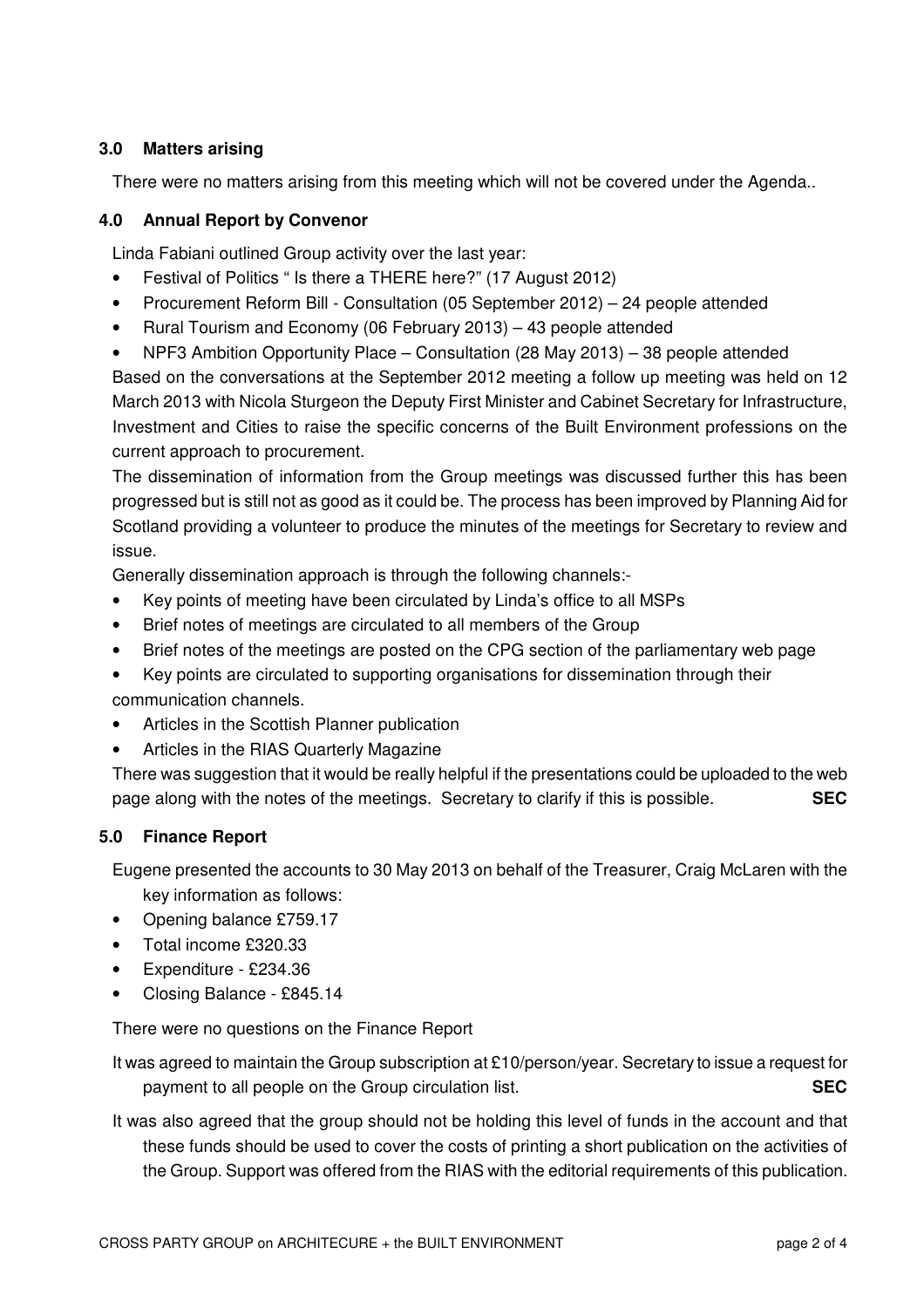#### **6.0 Appointment of Office Bearers**

- **Convenor** Linda Fabiani MSP confirmed that she is prepared to act as Convenor. Linda was proposed for the role of Convenor by Neil Baxter and seconded by Tavish Scott MSP. Linda's appointment was agreed.
- **Depute Convenor** Patricia Ferguson the current Depute Convenor was not present and has not advised the Secretary if she is prepared to stand as Depute. In light of the circumstances it was agreed Drew to discuss with Patricia and confirm her preference.
- **Post Meeting Note**: Patricia confirmed that she is prepared to stand as Depute Convenor. Patricia was proposed by Drew Smith MSP and seconded by Eugene Mullan.
- **Treasurer** Craig McLaren current Director of the RTPI has confirmed that he is willing to stand as Treasurer. His election was proposed by Neil Baxter and seconded by Mike Mackenzie MSP. Craig's appointment was agreed.
- **Secretary** Eugene Mullan confirmed that he is happy to continue in this post. His election was proposed by Pat Lally and seconded by Invgal Maxwell. Eugene's appointment was agreed.

Therefore the officer bearers for the group are as follows:

- Convenor Linda Fabiani MSP
- Depute Convenor Patricia Ferguson MSP
- Treasurer Craig McLaren of RTPI
- Secretary Eugene Mullan of RIAS

#### **7.0 Any Other Business**

There was a discussion on the Festival of Politics, Linda noted that this is likely to take place in August and will be very different in format from previous years.

There was a specific request for meeting on the topics of landscape and the historic Built Environment. A recent Nordic Horizons meeting had attracted a lot of interest and the possibility of a meeting linked to the theme of islands was discussed.

It was agreed that the policy of asking an MSP to speak to the meeting topic had been very successful in encouraging other MSPs to attend the meetings.

Mike Mackenzie suggested that a joint meeting with the Construction Group CPG could be a good opportunity to highlight many of the design issues to a wider but receptive audience.

Neil Baxter noted that all subscription members of the CPG will be invited to the Andrew Doolan Award in the parliament on 07 November 2013.

Neil Baxter specifically thanked Linda Fabiani, Morag Dunbar and Eugene Mullan for the organising and excellent year of events.

#### **8.0 Next Meeting**

The date of the next AGM has yet to be finalised and will be notified to all subscribing members in due course.